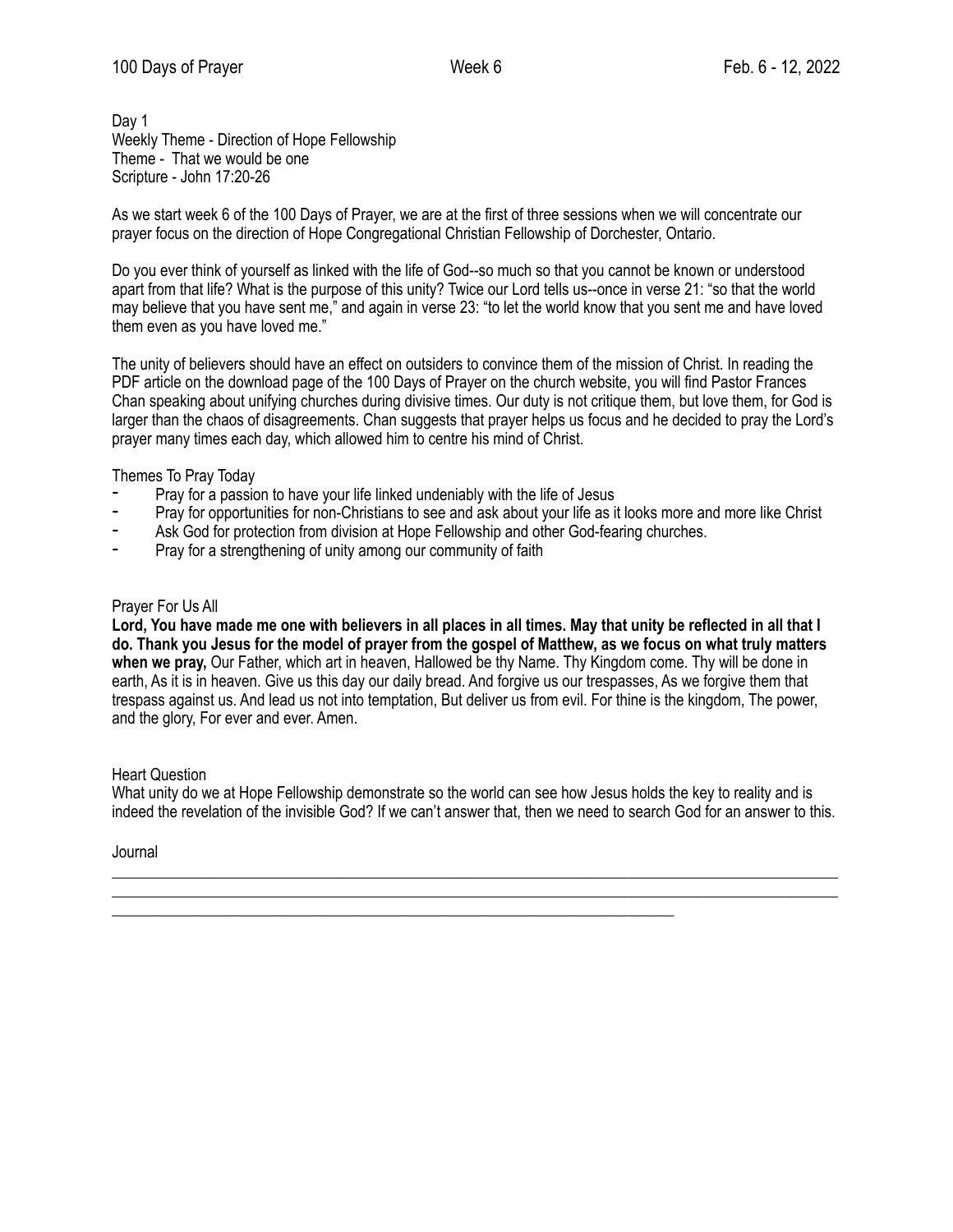Day 2 Direction of the church Daily Theme - Part of the Body Hebrews - 10:24-25

We are seeking God and His direction for our church and as you read the Scripture listed above, you see the early church was doing this as well. The author of Hebrews said, "And let us consider how to stir up one another to love and good works." The writer is asking the people to continue to be a part of the Body of Christ and step up the care aspect of each within the church.

But there is also encouragement to stay engaged with the church family, to not make church an occasional thing or have it fall to the side of the schedule. Some were doing that then just like it happens now. Scripture challenges us to be part of the Body of Christ and there are benefits that we may forget about.

We can forget that consistent church involvement brings a needed awakening to our souls, as we sometimes find ourselves in the fog of life. We need the constant assurance that we are not alone in this hopeless world, engaging faithfully with a community of faith offers that. We need the challenge each week to advance in our sanctification (becoming more like Jesus) and corporate worship helps with that. We need a shared experience of singing and learning together, being reminded of the hope we have as a follower of Jesus.

## **Themes to pray today**

- Pray for a renewal of enthusiasm of church attendance for yourself and our church family
- Pray for vision as to how you can bring a greater care element to your brothers and sisters in Christ
- Ask God for a vision of how to increase the care aspect towards our community

## **A Prayer For Us All Today**

Heavenly Father, thank You for loving me so much that while I was still dead in my trespasses and sins, Christ completed His finished work on the cross.. so that by grace through faith in Him, I might have forgiveness of sin and life everlasting. Thank You for those who taught me about the Lord Jesus and who demonstrated the love of Christ in their own lives - provoking me to love and good works in my own life. Help me to be so in tune with You that others may be provoked unto love and good works through my witness, as Christ lives in me and I in Him. AMEN.

\_\_\_\_\_\_\_\_\_\_\_\_\_\_\_\_\_\_\_\_\_\_\_\_\_\_\_\_\_\_\_\_\_\_\_\_\_\_\_\_\_\_\_\_\_\_\_\_\_\_\_\_\_\_\_\_\_\_\_\_\_\_\_\_\_\_\_\_\_\_\_\_\_\_\_\_\_\_\_\_\_\_\_\_\_\_\_\_\_\_\_\_\_ \_\_\_\_\_\_\_\_\_\_\_\_\_\_\_\_\_\_\_\_\_\_\_\_\_\_\_\_\_\_\_\_\_\_\_\_\_\_\_\_\_\_\_\_\_\_\_\_\_\_\_\_\_\_\_\_\_\_\_\_\_\_\_\_\_\_\_\_\_\_\_\_\_\_\_\_\_\_\_\_\_\_\_\_\_\_\_\_\_\_\_\_\_

#### **Heart Question**

What are some ways that God has shown you on how to bring a greater aspect of care to our Hope Fellowship family?

\_\_\_\_\_\_\_\_\_\_\_\_\_\_\_\_\_\_\_\_\_\_\_\_\_\_\_\_\_\_\_\_\_\_\_\_\_\_\_\_\_\_\_\_\_\_\_\_\_\_\_\_\_\_\_\_\_\_\_\_\_\_\_\_\_\_\_\_\_\_\_\_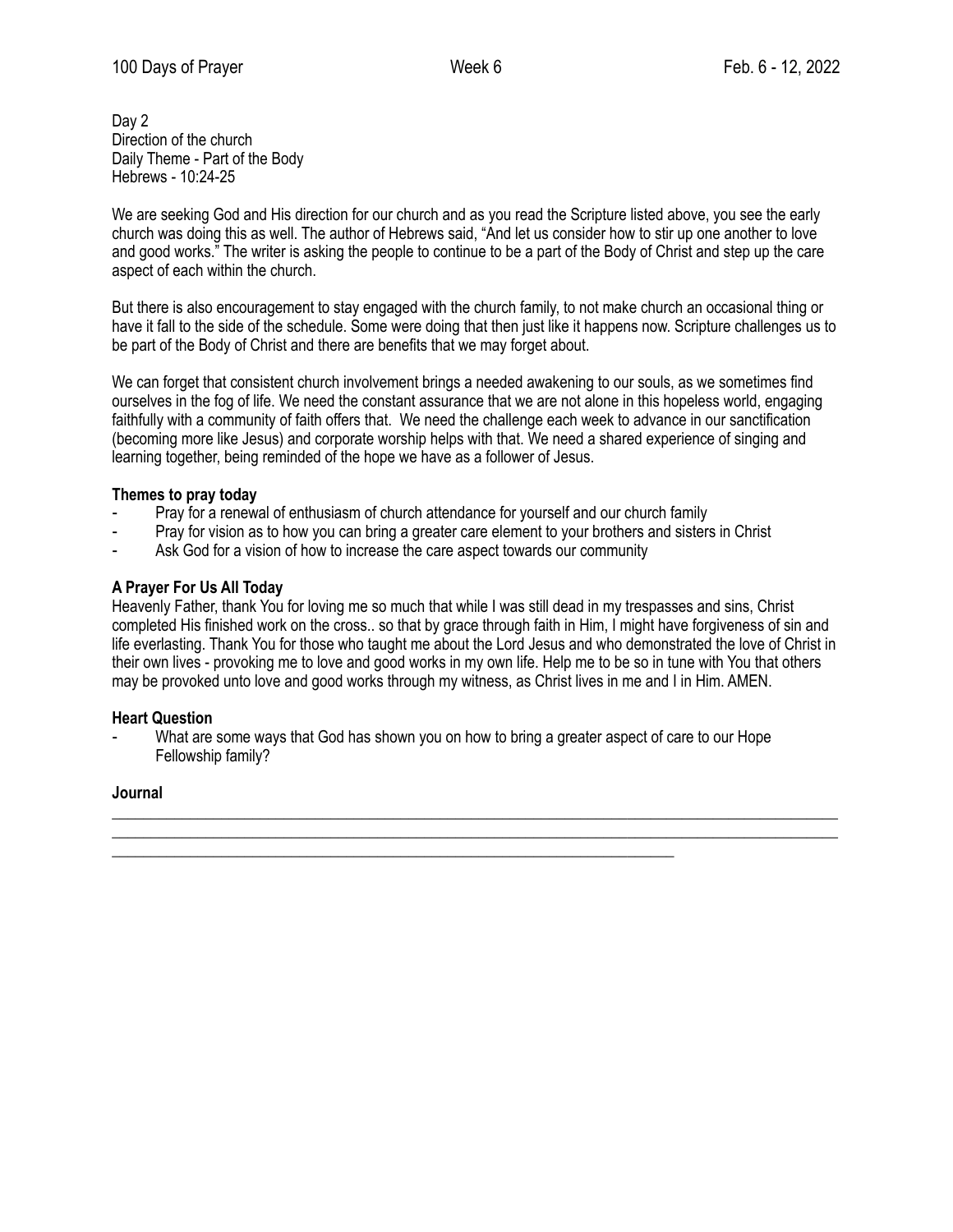Day 3 Direction of our church Daily Theme - Excitement of the Bride of Christ *Scripture - Revelation 19:7*

Weddings tend to be a big deal, there is great preparation for the big day and much excitement. In Bible times, a wedding celebration may go on for up to a week (who is paying for that?). A wedding in those days would have the bride getting ready at her parents home and the groom would prepare at his parents home. The groom and his attendants would then travel to pick up the bride and her entourage and make their way back to his parents home for a ceremony and a party that would go on for days.

One thing to understand is that the groom would arrive at the time of his choosing, no one knew when that was, so the bride and her attendants needed to be ready. And ready she was; quite excited for the love, protection and provision of her bridegroom.

A beautiful parallel of an earthly marriage to the relationship of Jesus Christ (the bridegroom) and His bride (the Church). When Jesus arrives, will He find our church prepared? Will we be devoted to the teachings of Scripture, praying over kingdom matters, living out a pattern of care in fellowship, remembering and appreciating the sacrifice of Christ at Calvary?

What's your excitement level as a part of the Bride of Christ? Excitement and enthusiasm for Jesus can be contagious…are we there?

## **Themes to pray today**

- Pray for personal excitement and appreciation of who Jesus is
- Ask God for a vision on how Hope Fellowship can demonstrate an excitement for Christ in our own services and to our community
- Pray you will be truly prepared for the arrival of the Bridegroom

#### **A prayer for us all**

Heavenly Father, thank You that I have been clothed in the righteousness of Christ by faith. Help me to carry out the work that You have prepared for me to do in Your strength and not in my own power. I pray that I may live a holy and sanctified life that honours You in thought word and deed, by giving up myself to Your service and doing only those things that are directed by You, for Your praise and glory. This I ask in Jesus' name, AMEN.

\_\_\_\_\_\_\_\_\_\_\_\_\_\_\_\_\_\_\_\_\_\_\_\_\_\_\_\_\_\_\_\_\_\_\_\_\_\_\_\_\_\_\_\_\_\_\_\_\_\_\_\_\_\_\_\_\_\_\_\_\_\_\_\_\_\_\_\_\_\_\_\_\_\_\_\_\_\_\_\_\_\_\_\_\_\_\_\_\_\_\_\_\_ \_\_\_\_\_\_\_\_\_\_\_\_\_\_\_\_\_\_\_\_\_\_\_\_\_\_\_\_\_\_\_\_\_\_\_\_\_\_\_\_\_\_\_\_\_\_\_\_\_\_\_\_\_\_\_\_\_\_\_\_\_\_\_\_\_\_\_\_\_\_\_\_\_\_\_\_\_\_\_\_\_\_\_\_\_\_\_\_\_\_\_\_\_

#### **Heart Question**

How can a church show excitement for their Saviour and the hope of their salvation?

\_\_\_\_\_\_\_\_\_\_\_\_\_\_\_\_\_\_\_\_\_\_\_\_\_\_\_\_\_\_\_\_\_\_\_\_\_\_\_\_\_\_\_\_\_\_\_\_\_\_\_\_\_\_\_\_\_\_\_\_\_\_\_\_\_\_\_\_\_\_\_\_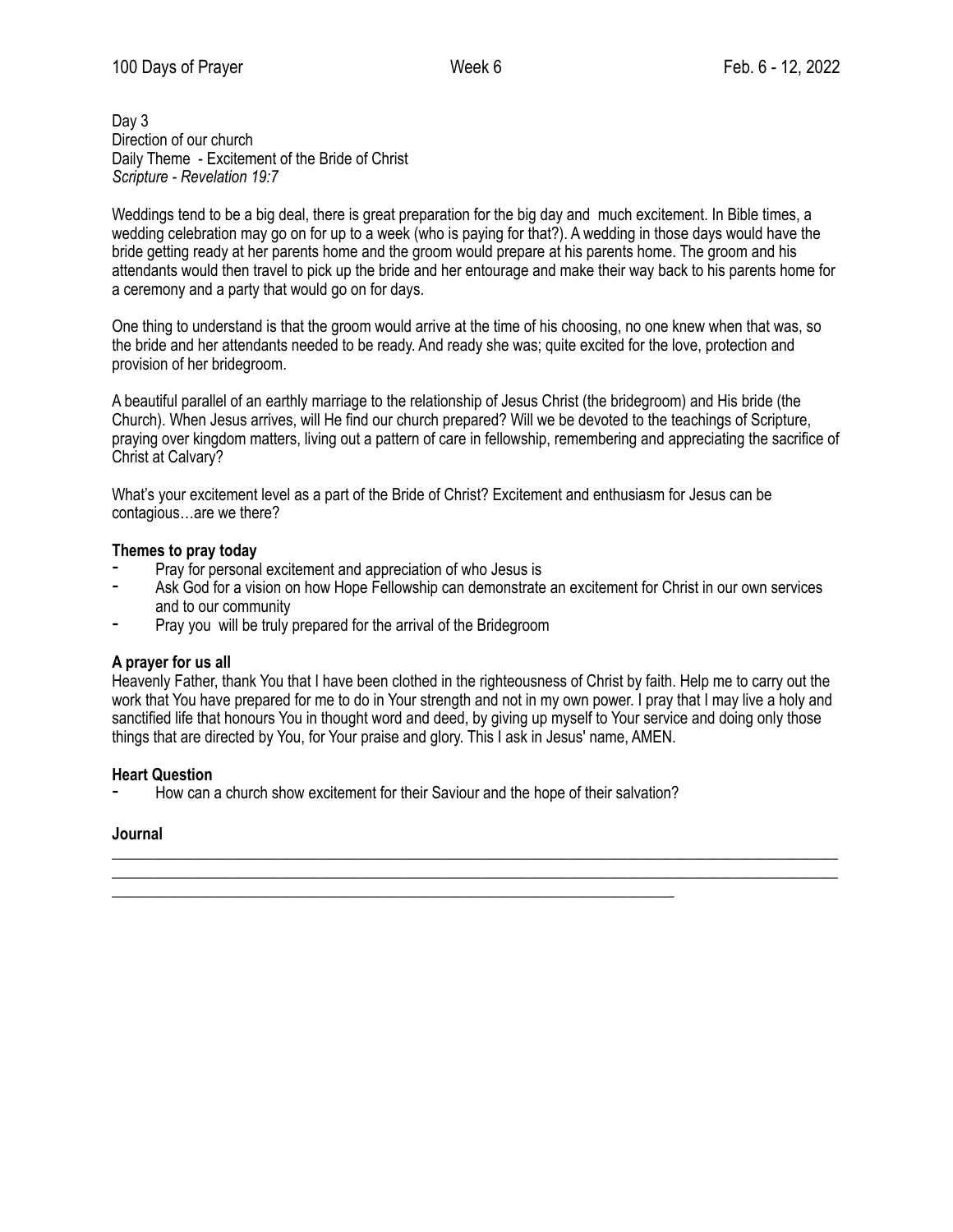### Day 4 Direction for Hope Fellowship Daily theme - Having the Excitement of the Gospel Penetrate Hearts Scripture - Ephesians 3:7-11

We don't always like the responsibility when something falls into our laps but the reality is that Jesus has left the work of His kingdom to us. That may sound intimidating and we may be looking around as to how to do that? How do we get this world to be excited about the hope they can have in Jesus? Thankfully, Jesus modelled how to live and Paul followed that pattern and was able to be faithful 'to bring to light for everyone what is the plan of the mystery hidden for ages in God (Ephesians. 3:8)

Jesus observed people and listened to people so intimately that it did not take long for him to discern what really mattered to someone. Once he spoke to their hearts, he often called them to something profound. Jesus would organize people to care for the needs of others. When we focus attention on caring for people's individual needs, we can mobilize and connect people for change.

Finally, he organized people by communicating a better and greater way of life that exceeded what they assumed they could ever attain.

The church today can learn a great deal from Jesus about deepening commitment to organize people for kingdom growth. When we commit to speaking to people's hearts, calling and equipping them to model the holistic life that the world yearns for, caring for people's needs, communicating to people something greater than themselves, the church will truly be the catalyst that makes disciples of Jesus Christ for the transformation of the world.

## **Themes to pray today**

- First, pray for your personal excitement of the gospel of Jesus
- Ask God to help identify community needs that the church could help meet
- Ask God to prepare the hearts of Hope to organize a missional movement
- Pray for the words to communicate the hope and assurance of a Christian

# **A prayer for us today**

Heavenly Father, thank You that I am part of the Body of Christ and am living this period in the grace of God. Help me to live by faith and not by sight, and I pray that I may be I willing worker, a faithful servant, and obedient to Your Word. I pray that in the power of the Holy Spirit, I may finish the good work that You have prepared for me to do - as I wait for Christ's any day return to take us to be with Himself, in heaven. This I ask in Jesus' name. AMEN.

\_\_\_\_\_\_\_\_\_\_\_\_\_\_\_\_\_\_\_\_\_\_\_\_\_\_\_\_\_\_\_\_\_\_\_\_\_\_\_\_\_\_\_\_\_\_\_\_\_\_\_\_\_\_\_\_\_\_\_\_\_\_\_\_\_\_\_\_\_\_\_\_\_\_\_\_\_\_\_\_\_\_\_\_\_\_\_\_\_\_\_\_\_ \_\_\_\_\_\_\_\_\_\_\_\_\_\_\_\_\_\_\_\_\_\_\_\_\_\_\_\_\_\_\_\_\_\_\_\_\_\_\_\_\_\_\_\_\_\_\_\_\_\_\_\_\_\_\_\_\_\_\_\_\_\_\_\_\_\_\_\_\_\_\_\_\_\_\_\_\_\_\_\_\_\_\_\_\_\_\_\_\_\_\_\_\_

#### **Heart Question**

How can Hope Fellowship live the model of Jesus that is outlined in the second paragraph above?

\_\_\_\_\_\_\_\_\_\_\_\_\_\_\_\_\_\_\_\_\_\_\_\_\_\_\_\_\_\_\_\_\_\_\_\_\_\_\_\_\_\_\_\_\_\_\_\_\_\_\_\_\_\_\_\_\_\_\_\_\_\_\_\_\_\_\_\_\_\_\_\_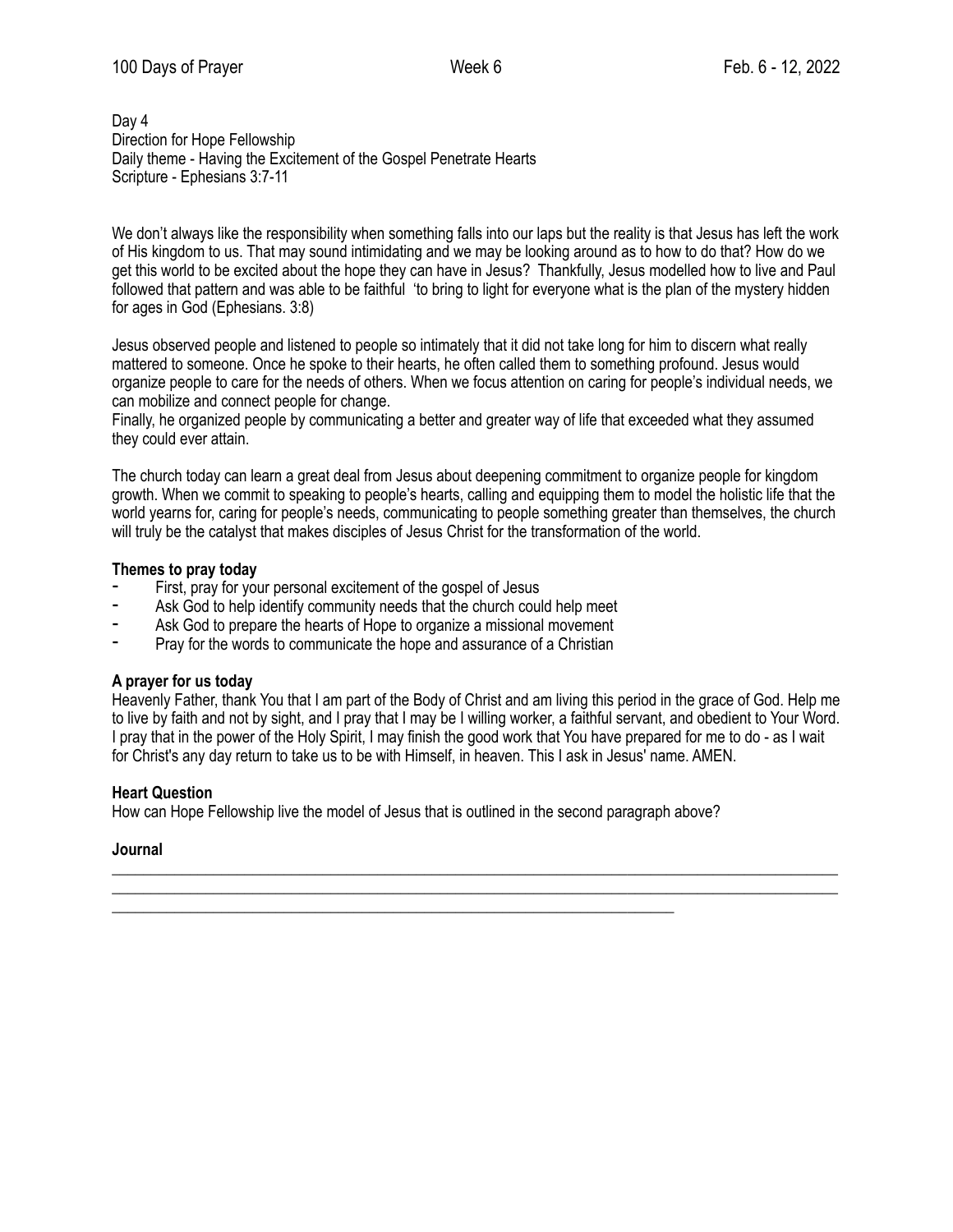Day 5 Weekly Theme - Direction of the church Today's Theme - Direction to focus on christ Rev. 5:11-14

Do you remember taking your drivers examination? There were two parts to get the first stage of your license, the written part and the vision test. During the visual part, they wanted to ensure that you could see what is in front of you but they also tested your peripheral vision to determine if you could see a flash of light from the side, all-the-while you looked straight ahead. If you had poor peripheral vision, then it may be determined that you had tunnel vision.

Tunnel vision is when a person can only see items that are directly in their field of view. To endure such a physical condition can be frustrating and dangerous. But when it comes to our spiritual lives, tunnel vision is exactly what we need.

In reading Revelation 5:11-14, everyone listed has spiritual tunnel vision because the only thing worthy to be focused on is Jesus Christ. We get a flavour of what heaven will be like when we eternally are in awe of the glory of Jesus. The question to us today is how do we bring that same attitude to the Church on this side of heaven?

# **Themes to pray today**

- Pray that personal distractions will not interfere with our focusing on Jesus
- Pray that personal preferences will not derail the mission of focusing on Jesus and building His kingdom
- Ask God for opportunities to experience a Revelation 5-like season for our church

\_\_\_\_\_\_\_\_\_\_\_\_\_\_\_\_\_\_\_\_\_\_\_\_\_\_\_\_\_\_\_\_\_\_\_\_\_\_\_\_\_\_\_\_\_\_\_\_\_\_\_\_\_\_\_\_\_\_\_\_\_\_\_\_\_\_\_\_\_\_\_\_

## **A prayer for us all**

Heavenly Father, thank You for sending Your Son to come to earth as the sinless Son of Man - the Lamb of God Who takes away the sin of the world. Thank You that He paid the price for my sin and the sin of the whole world, through the shedding of His lifeblood on Calvary's Cross. Thank You that He paid the price for my sin and endured the wrath that I deserve. Thank You that Jesus is Lord of heaven and earth and that a day is coming when He will judge the world in righteousness, and that all enemies will one day be placed under His feet. I pray that my focus would daily be on Jesus and I pray for a vision on how our church can elevate the name of Jesus. Thank You in Jesus' precious name, AMEN.

# **Heart Question**

How can Hope Fellowship increase its focus on the beauty fo Jesus Christ? In our services, our groups, our social gatherings and our community?

\_\_\_\_\_\_\_\_\_\_\_\_\_\_\_\_\_\_\_\_\_\_\_\_\_\_\_\_\_\_\_\_\_\_\_\_\_\_\_\_\_\_\_\_\_\_\_\_\_\_\_\_\_\_\_\_\_\_\_\_\_\_\_\_\_\_\_\_\_\_\_\_\_\_\_\_\_\_\_\_\_\_\_\_\_\_\_\_\_\_\_\_\_ \_\_\_\_\_\_\_\_\_\_\_\_\_\_\_\_\_\_\_\_\_\_\_\_\_\_\_\_\_\_\_\_\_\_\_\_\_\_\_\_\_\_\_\_\_\_\_\_\_\_\_\_\_\_\_\_\_\_\_\_\_\_\_\_\_\_\_\_\_\_\_\_\_\_\_\_\_\_\_\_\_\_\_\_\_\_\_\_\_\_\_\_\_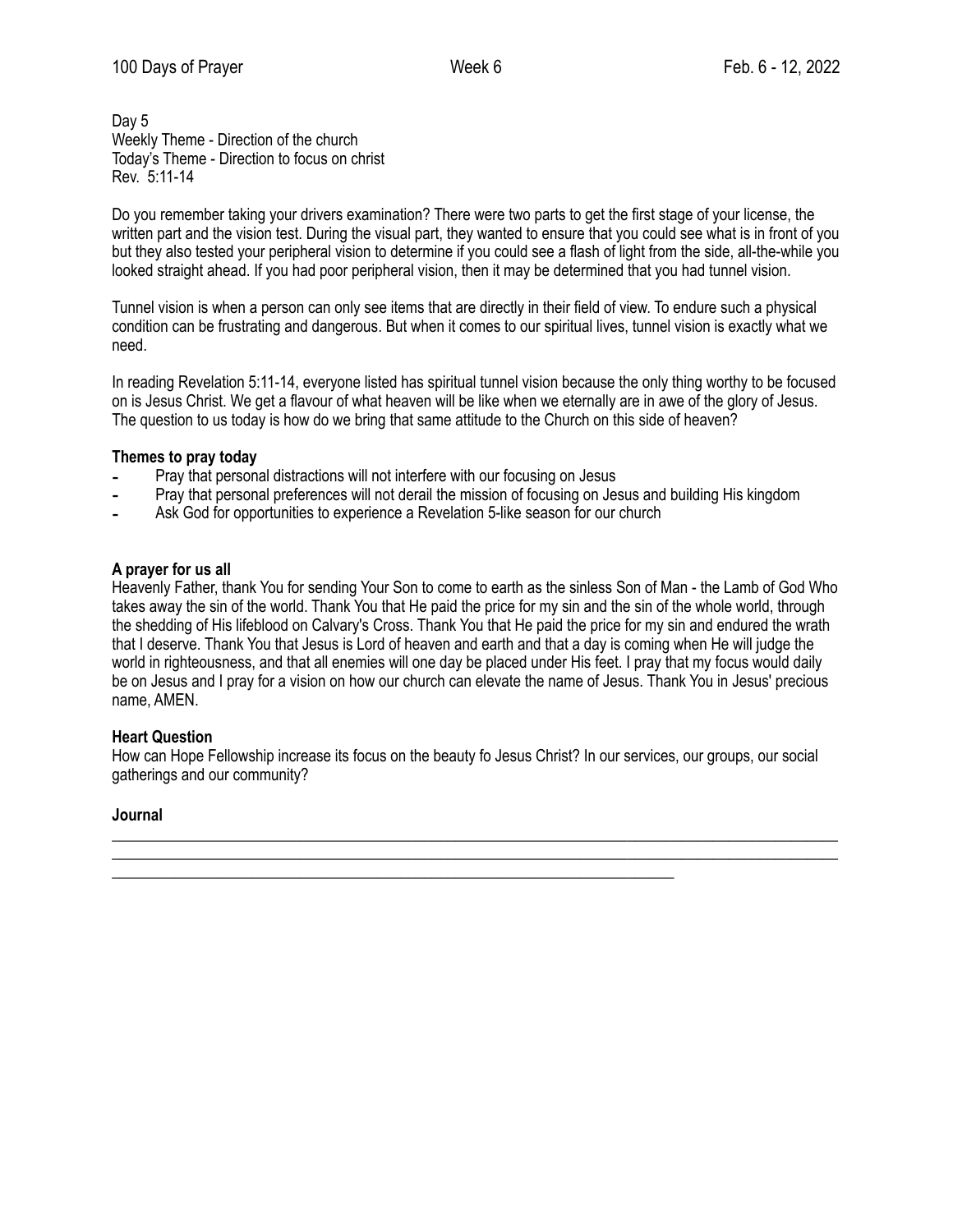Day 6 Praying for direction of the church Being devoted as a church Scripture - Acts 2.42

I am well aware that we spent much time last week in Acts 2, but let's revisit that verse again by looking at it through the lense of the church. 'And they devoted themselves to the apostles' teaching and the fellowship, to the breaking of bread and the prayers.' Acts 2.42.

How can a church be devoted to these four areas?

- The teachings of the apostles (Scripture)
- Fellowship (care) with each other
- Celebration of the breaking of bread (Communion)
- ⁃ Prayer

Today we want to pray for a vision as to how our church can prioritize and experience these aspects that the early church was devoted to.

Begin to ask the Lord for a vision on how we as a church can experience new ways to worship in these areas.

- ⁃ Consider what other ways Scripture can be taught?
- How can a care ministry expand and flourish?
- How can communion be experienced in more meaningful ways?
- What are some avenues of prayer to pursue as a church?

#### **Themes to pray over today**

Look above, the previous 4 lines...that's what we are praying over today.

#### **A prayer for us all**

Lord, show us today and in the days to come, how we can experience church life much like the early followers of Jesus did. Give us commitment and passion to worship you in these areas and stretch our faith. Grow us, we pray. May our changed hearts show to this world what a life with Jesus means. Give us vision and boldness to follow your Holy Spirit's leading. Amen.

#### **The Heart Question**

⁃ Has God started to give vision of what Hope Fellowship worship can look like in the areas listed above in Acts 2:42? THEN WRITE THEM DOWN AND GET READY TO SHARE.

\_\_\_\_\_\_\_\_\_\_\_\_\_\_\_\_\_\_\_\_\_\_\_\_\_\_\_\_\_\_\_\_\_\_\_\_\_\_\_\_\_\_\_\_\_\_\_\_\_\_\_\_\_\_\_\_\_\_\_\_\_\_\_\_\_\_\_\_\_\_\_\_\_\_\_\_\_\_\_\_\_\_\_\_\_\_\_\_\_\_\_\_\_ \_\_\_\_\_\_\_\_\_\_\_\_\_\_\_\_\_\_\_\_\_\_\_\_\_\_\_\_\_\_\_\_\_\_\_\_\_\_\_\_\_\_\_\_\_\_\_\_\_\_\_\_\_\_\_\_\_\_\_\_\_\_\_\_\_\_\_\_\_\_\_\_\_\_\_\_\_\_\_\_\_\_\_\_\_\_\_\_\_\_\_\_\_

\_\_\_\_\_\_\_\_\_\_\_\_\_\_\_\_\_\_\_\_\_\_\_\_\_\_\_\_\_\_\_\_\_\_\_\_\_\_\_\_\_\_\_\_\_\_\_\_\_\_\_\_\_\_\_\_\_\_\_\_\_\_\_\_\_\_\_\_\_\_\_\_